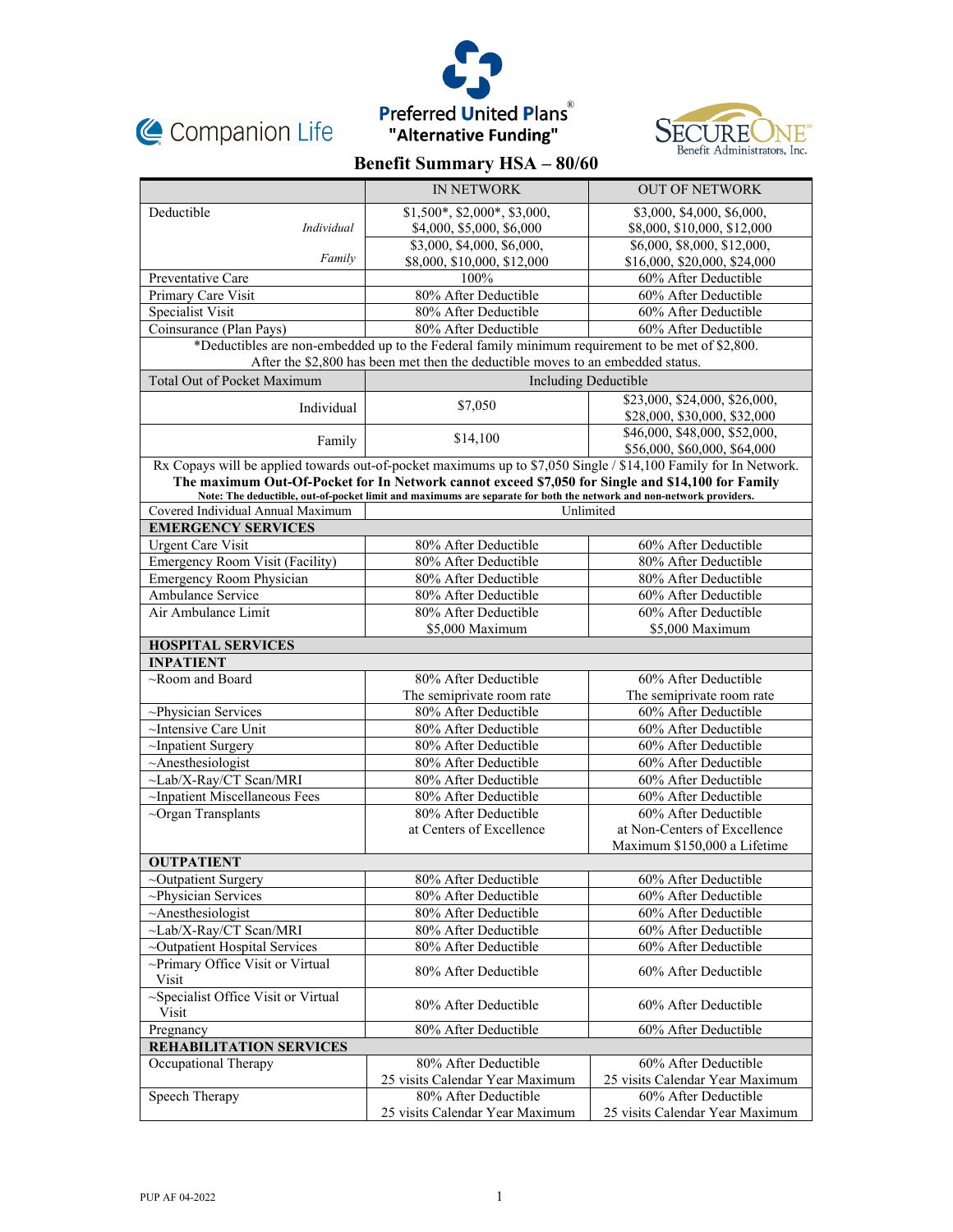





# **Benefit Summary HSA – 80/60**

|                                                             | <b>IN NETWORK</b>                                                             | <b>OUT OF NETWORK</b>           |  |
|-------------------------------------------------------------|-------------------------------------------------------------------------------|---------------------------------|--|
| REHABILITATION SERVICES CONT.                               |                                                                               |                                 |  |
| Physical Therapy                                            | 80% After Deductible                                                          | 60% After Deductible            |  |
|                                                             | 25 visits Calendar Year Maximum                                               | 25 visits Calendar Year Maximum |  |
| Durable Medical Equipment                                   | 80% After Deductible                                                          | 60% After Deductible            |  |
| Prosthetics                                                 | 80% After Deductible                                                          | 60% After Deductible            |  |
| Orthotics                                                   | 80% After Deductible                                                          | 60% After Deductible            |  |
| <b>SKILLED NURSING FACILITY</b>                             |                                                                               |                                 |  |
|                                                             | 80% After Deductible                                                          | 60% After Deductible            |  |
| $~\sim$ Maximum                                             | 30 days for each care period                                                  | 30 days for each care period    |  |
| <b>HOME HEALTH CARE</b>                                     |                                                                               |                                 |  |
|                                                             | 80% After Deductible                                                          | 60% After Deductible            |  |
| ~Maximum per visit                                          | \$100                                                                         | \$100                           |  |
| ~Maximum visits per Calendar Year                           | 45                                                                            | 45                              |  |
| <b>Outpatient Private Duty Nursing</b>                      | 80% After Deductible                                                          | 60% After Deductible            |  |
| Hospice Care                                                | 80% After Deductible                                                          | 60% After Deductible            |  |
| MENTAL DISORDER/SUBSTANCE ABUSE                             |                                                                               |                                 |  |
| $\sim$ Inpatient & Outpatient                               | 80% After Deductible                                                          | 60% After Deductible            |  |
| <b>OTHER SERVICES</b>                                       |                                                                               |                                 |  |
| Temporomandibular Joint Disorder                            | 100% After Deductible                                                         | 50% After Deductible            |  |
| (TMJ)                                                       | Maximum benefit payable per                                                   | Maximum benefit payable per     |  |
|                                                             | calendar year is \$1,500                                                      | calendar year is \$1,500        |  |
| Spinal Manipulation/Chiropractic                            | 80% After Deductible                                                          | 60% After Deductible            |  |
|                                                             | \$1,000 Calendar Year Maximum                                                 | \$1,000 Calendar Year Maximum   |  |
| <b>VISION CARE</b>                                          | Up to \$300 Annual Max per                                                    | Up to \$300 Annual Max per      |  |
|                                                             | covered member.                                                               | covered member                  |  |
| PRESCRIPTION DRUG COPAY                                     |                                                                               |                                 |  |
| Rx Copays Are Applied After the HSA Deductible Has Been Met |                                                                               |                                 |  |
| Generic                                                     | \$15                                                                          |                                 |  |
| Preferred Brand Name                                        | \$40                                                                          |                                 |  |
| Non-Preferred Brand Name                                    | \$80                                                                          |                                 |  |
| Tier IV                                                     | 25% co-pay for all Level IV drugs. Limited to \$5,000 per member co-pay       |                                 |  |
|                                                             | per calendar year.                                                            |                                 |  |
| Mail Order                                                  | 2.5x the retail copay; 90-day supply                                          |                                 |  |
|                                                             | Generic Drug Mandate; If a physician writes a prescription for a brand name   |                                 |  |
|                                                             | drug and a generic is available, the covered person will be charged the brand |                                 |  |
|                                                             | name copay and the difference in ingredient cost between the brand name       |                                 |  |
|                                                             | and generic whether or not the physician indicates "dispense as written" on   |                                 |  |
|                                                             | the prescription.                                                             |                                 |  |

### **Other Plan Information**

- If a generic drug is available but not dispensed, the Insured may be required to pay the difference between the generic and brand name drug cost.
- Treatments of any condition for which benefits are recovered under any Workers Compensation or Occupational Disease Law are excluded.
- Emergency services performed by non-participating providers will be paid at the in-network benefit levels contained in the plan document. Included as covered under the in-network benefits are: emergency room charges, emergency room physicians, laboratory and x-ray charges, radiologist and other charges incurred while being treated in the emergency room and subject to URC charges.
- Each child who is under the age of 26 years old may be covered under this Plan. When the dependent child reaches age 26, coverage will run through the end of the month of the child's  $26<sup>th</sup>$  birthday.

**Motor Vehicle Exclusion:** 

# **For Residents of States With No-Fault Insurance (Michigan)**

**BENEFITS ARE NOT PAYABLE UNDER THIS PLAN FOR INJURIES RECEIVED IN AN ACCIDENT INVOLVING A MOTOR VEHICLE (AS DEFINED BELOW).** It is your responsibility to obtain Motor Vehicle insurance and designate it as the primary payer of medical benefits for you and your Family in the event of an auto accident. You will not have any medical expense coverage available for auto-related injuries under this Plan. If a Participant is involved in a Motor Vehicle Accident as a pedestrian and incurs medical expenses as a result of the Accident, this Plan will be the secondary payer and any other insurer that may have liability for the medical expenses Incurred by the Participant will be primary to this Plan.

#### **Definition of Motor Vehicle**

"Motor Vehicle" means a car, truck, motor home, or other vehicle, including a trailer, operated or designed for operation upon a public highway by power other than muscular power, which has more than 2 wheels. It does not include a motorcycle, moped, allterrain vehicle (ATV), or off-road vehicle (ORV);